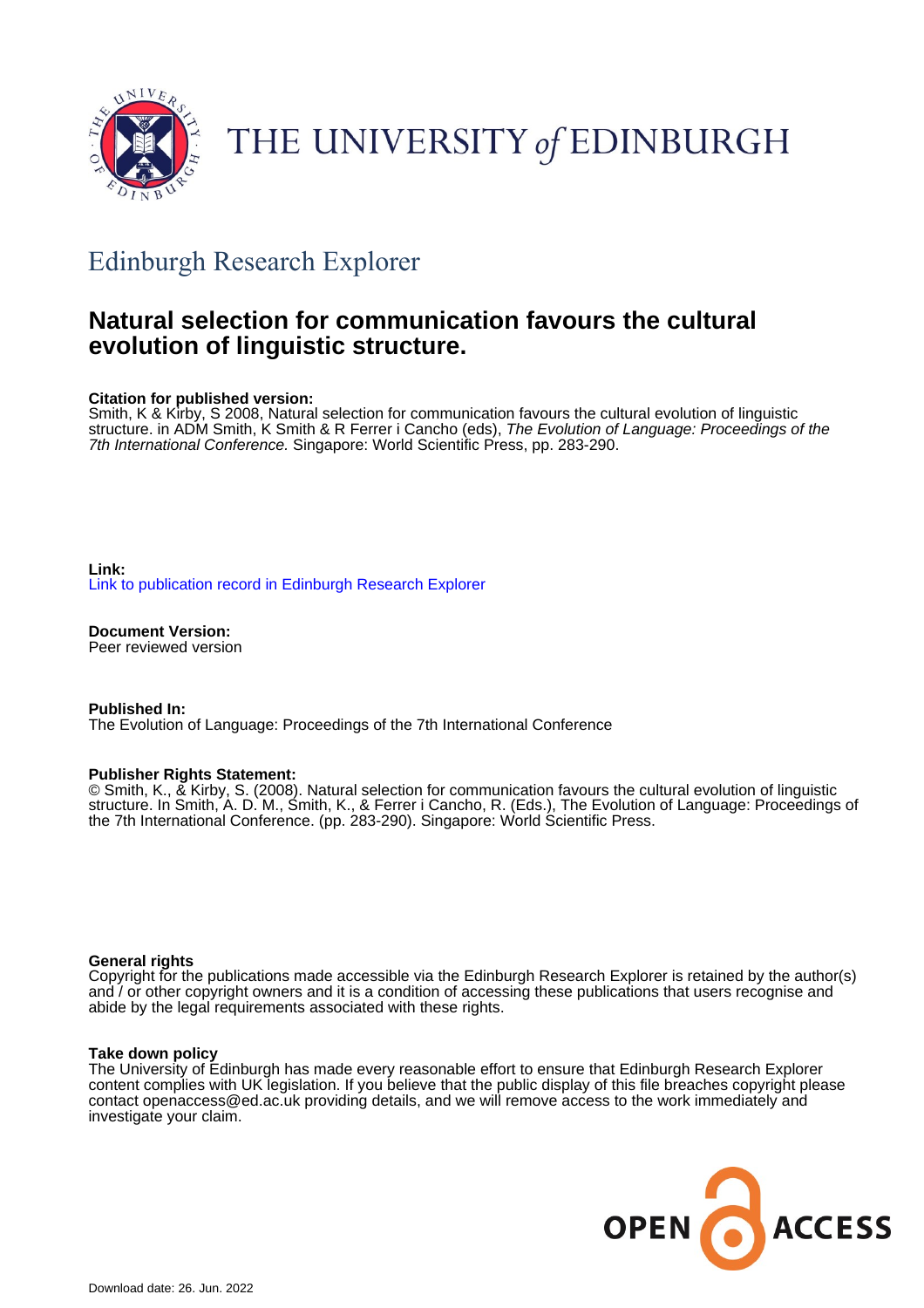© Smith, K., & Kirby, S. (2008). Natural selection for communication favours the cultural evolution of linguistic structure. In Smith, A. D. M., Smith, K., & Ferrer i Cancho, R. (Eds.), The Evolution of Language: Proceedings of the 7th International Conference. (pp. 283-290). Singapore: World Scientific Press.

#### **NATURAL SELECTION FOR COMMUNICATION FAVOURS THE CULTURAL EVOLUTION OF LINGUISTIC STRUCTURE**

#### KENNY SMITH

*Division of Psychology, Northumbria University, Northumberland Road, Newcastle-upon-Tyne, NE1 8ST, UK kenny.smith@northumbria.ac.uk*

#### SIMON KIRBY

#### *Language Evolution and Computation Research Unit, University of Edinburgh, 40 George Square, Edinburgh, EH8 9LL, UK*

There are two possible sources of structure in language: biological evolution of the language faculty, or cultural evolution of language itself. Two recent models (Griffiths & Kalish, 2005; Kirby, Dowman, & Griffiths, 2007) make alternative claims about the relationship between innate bias and linguistic structure: either linguistic structure is largely determined by cultural factors (Kirby et al., 2007), with strength of innate bias being relatively unimportant, or the nature and strength of innate machinery is key (Griffiths & Kalish, 2005). These two competing possibilities rest on different assumptions about the learning process. We extend these models here to include a treatment of biological evolution, and show that natural selection for communication favours those conditions where the structure of language is primarily determined by cultural transmission.

#### **1. Introduction**

Language is a consequence of two systems of transmission: biological and cultural. The human capacity for language uncontroversially has some grounding in specifically human biology — no other species uses a similar system in the wild. Language is also, again uncontroversially, socially learned — we learn the language of our speech community.

To what extent is the detailed structure of language determined by biology or culture, and how have cultural and biological evolution acted to shape language? The position here is less clear. The standard account attributes the structure of language to the biological evolution of an innate language faculty (Pinker & Bloom, 1990). An alternative account, grounded in the computational modelling of cultural transmission, allows a significant role for cultural evolution (e.g. Kirby & Hurford, 2002; Kirby, Smith, & Brighton, 2004): under this account, the structure of language is explained primarily as a consequence of the adaptation of language to the cultural transmission medium (e.g. partial, noisy, or frequency-skewed data: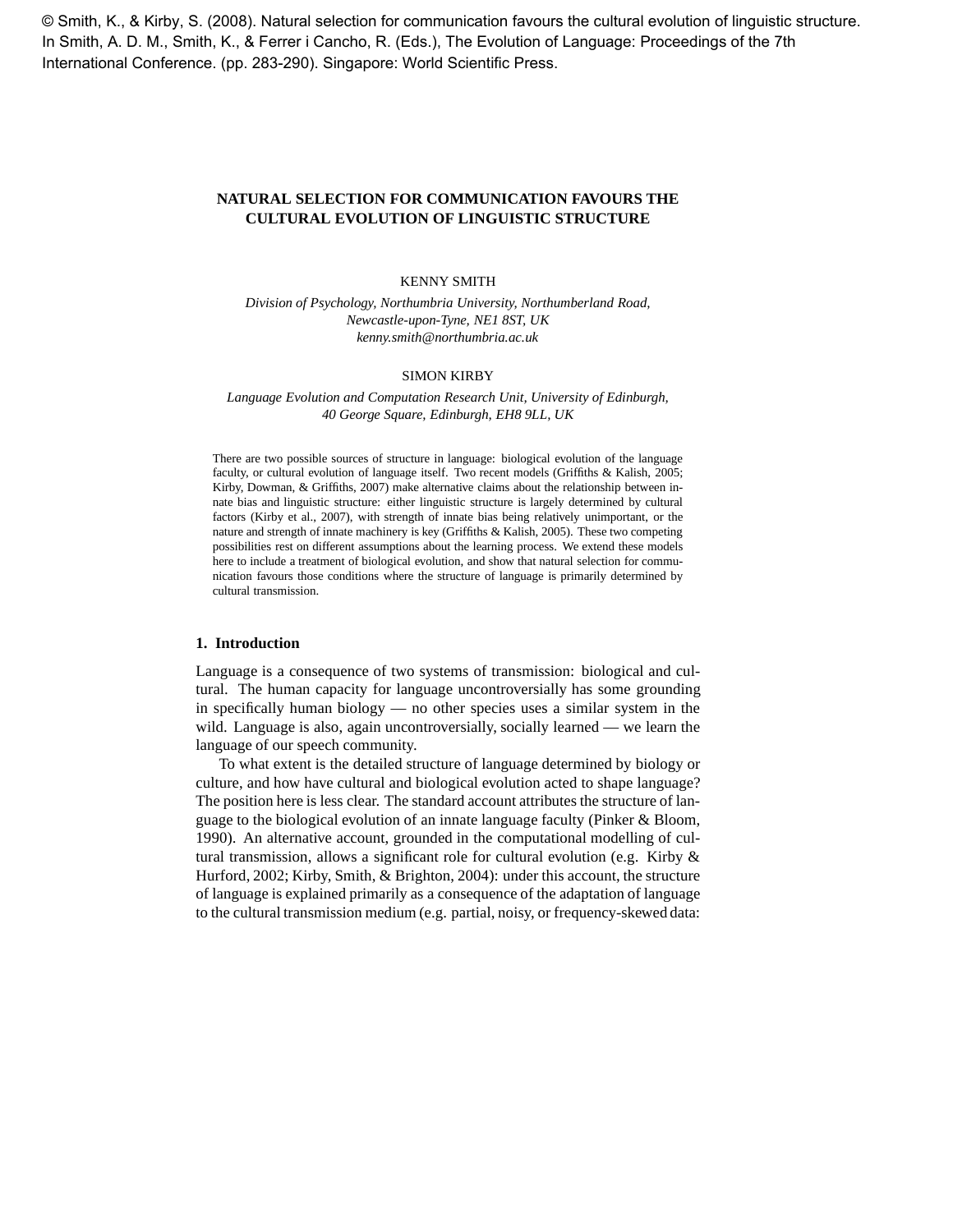Kirby, 2001).

Two recent studies have sought to explicitly address the link between language structure, biological predispositions, and constraints on cultural transmission (Griffiths & Kalish, 2005; Kirby et al., 2007). Both assume that learners apply the principles of Bayesian inference to language acquisition: a learner's confidence that a particular grammar  $h$  accounts for the linguistic data  $d$  that they have encountered is given by

$$
P(h|d) = \frac{P(d|h)P(h)}{\sum_{h'} P(d|h')P(h')}
$$

and allows a contribution both from a prior (presumably innate) belief in each grammar,  $P(h)$ , and the probability that that grammar could have generated the observed data,  $P(d|h)$ . Based on the posterior probability of the various grammars,  $P(h|d)$ , the learner then selects a grammar and produces utterances which will form the basis, through social learning, of language acquisition in others.

Within this framework, Griffiths and Kalish (2005) show that cultural transmission factors (such as noise or the transmission bottleneck imposed by partial data) have *no* effect on the distribution of languages delivered by cultural evolution: the outcome of cultural evolution is solely determined by the prior biases of learners, given by  $P(h)$ .<sup>a</sup> Kirby et al. (2007) demonstrate that this result is a consequence of the assumption that learners select a grammar with probability proportional to  $P(h|d)$  — if learners instead select the grammar which maximises  $P(h|d)$ , then cultural transmission factors play an important role in determining the distribution of languages delivered by cultural evolution: for example, different transmission bottlenecks lead to different distributions. Furthermore, for maximising learners, the strength of the prior bias of learners is irrelevant over a wide range of the parameter space.<sup>b</sup>

These models suggest two candidate components of the innate language faculty: firstly, the prior bias,  $P(h)$ , and secondly, the strategy for selecting a grammar based on  $P(h|d)$  — sampling proportional to  $P(h|d)$ , or selecting the grammar which maximises  $P(h|d)$ . We can therefore straightforwardly extend models of this sort to ask how we might expect the evolution of the language faculty to unfold: does biological evolution favour sampling or maximising learners, strong or weak priors?

Specifically, we are interested in asking which selection strategies and priors are evolutionarily stable (Maynard Smith & Price, 1973; Smith, 2004): which strategies and priors are such that a population adopting that strategy or prior will

<sup>a</sup>Griffiths and Kalish (2005) point out that the prior need not necessarily take the form of a *language specific* innate bias in the traditional sense.

 $\rm{^{b}F}$ or a treatment of both sampling and maximising learners, see Griffiths and Kalish (2007), who provide similar results to those of Griffiths and Kalish (2005) and Kirby et al. (2007).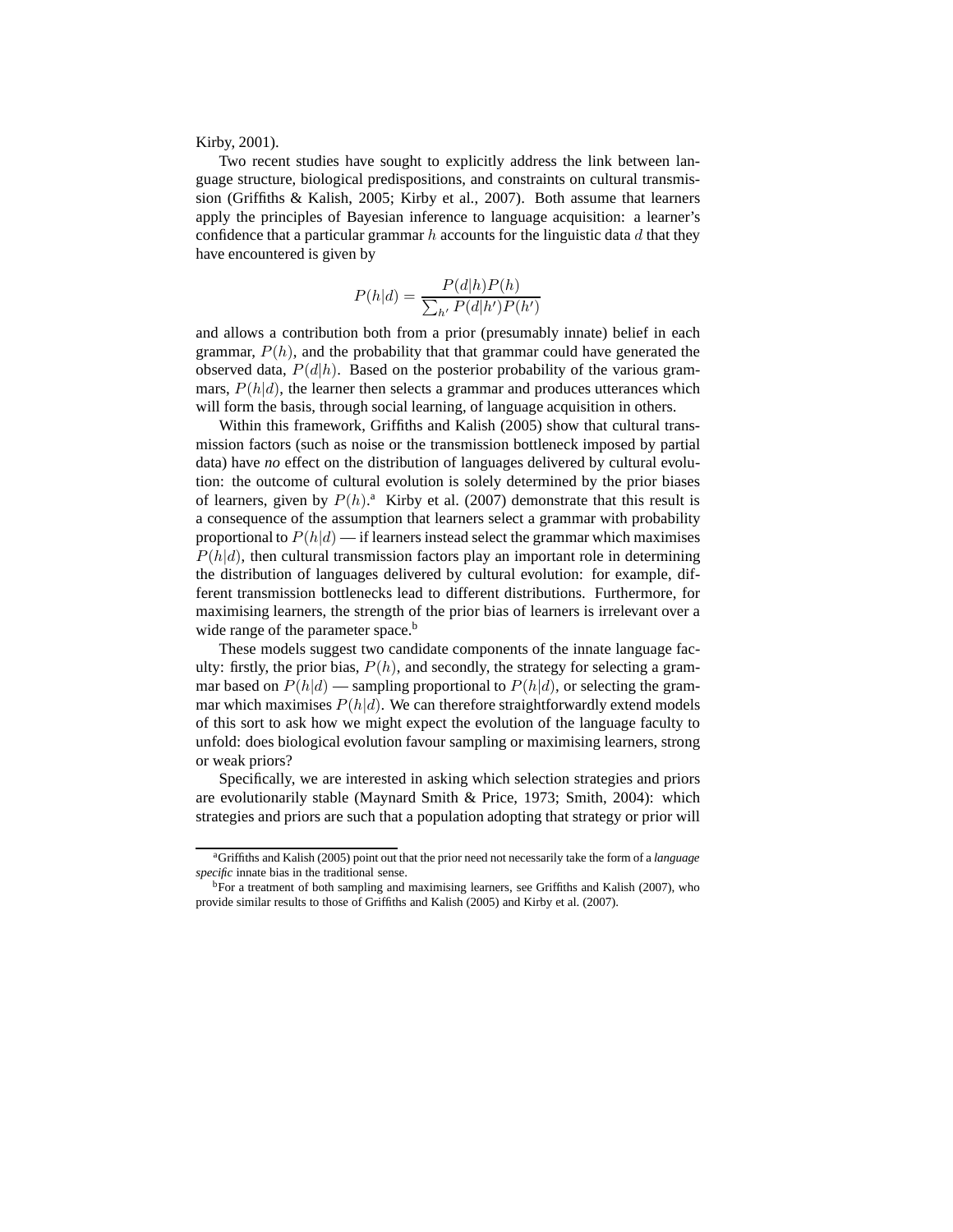not be invaded by some other strategy or prior under the influence of natural selection? This breaks down into two sub-questions: (1) what language will a population consisting entirely of individuals with a particular strategy and prior have?; (2) what level of communicative accuracy will some individual inserted into such a population have? The first question is answered by the work of Griffiths and Kalish (2005) and Kirby et al. (2007), which shows the relationship between prior, selection strategy, cultural transmission factors and distribution of languages in a population. Answering the second requires some additional machinery, described in Section 3.

#### **2. The model of learning and cultural transmission**

We adopt Kirby et al.'s (2007) model of language and language learning. A language consists of a system for expressing  $m$  meanings, where each meaning can be expressed using one of k means of expression, called *classes* (e.g., meanings might be verbs, signal classes might be alternative inflectional paradigms for those verbs). We will assume two types of prior bias. For *unbiased* learners, all grammars have the same prior probability:  $P(h) = 1/k^m$ . *Biased* learners have a preference for languages which use a consistent means of expression, such that each meaning is expressed using the same class. Following Kirby et al. (2007), this prior is given by the expression

$$
P(h) = \frac{\Gamma(k\alpha)}{\Gamma(\alpha)^k \Gamma(m + k\alpha)} \prod_{j=1}^k \Gamma(n_k + \alpha)
$$

where  $\Gamma(x) = (x - 1)!$ ,  $n_i$  is the number of meanings expressed using class j and  $\alpha$  determines the strength of the preference for consistency: low  $\alpha$  gives a strong preference for consistent languages, higher  $\alpha$  leads to a weaker preference for such languages.

The probability of a particular data set  $d$  (consisting of  $b$  meaning-form pairs) being produced by an individual with grammar  $h$  is:

$$
P(d|h) = \prod_{\langle xy \rangle \in d} P(y|x, h) \frac{1}{m}
$$

where all meanings are equiprobable,  $x$  is a meaning,  $y$  is the signal class associated with that meaning in the data, and  $P(y|x, h)$  gives the probability of y being produced to convey x given grammar h and noise  $\epsilon$ :

$$
P(y|x, h) = \begin{cases} 1 - \epsilon & \text{if } y \text{ is the class corresponding to } x \text{ in } h \\ \frac{\epsilon}{k - 1} & \text{otherwise} \end{cases}
$$

Bayes' rule can then be applied to give a posterior distribution over hypotheses given a particular set of utterances. This posterior distributions is used by a learner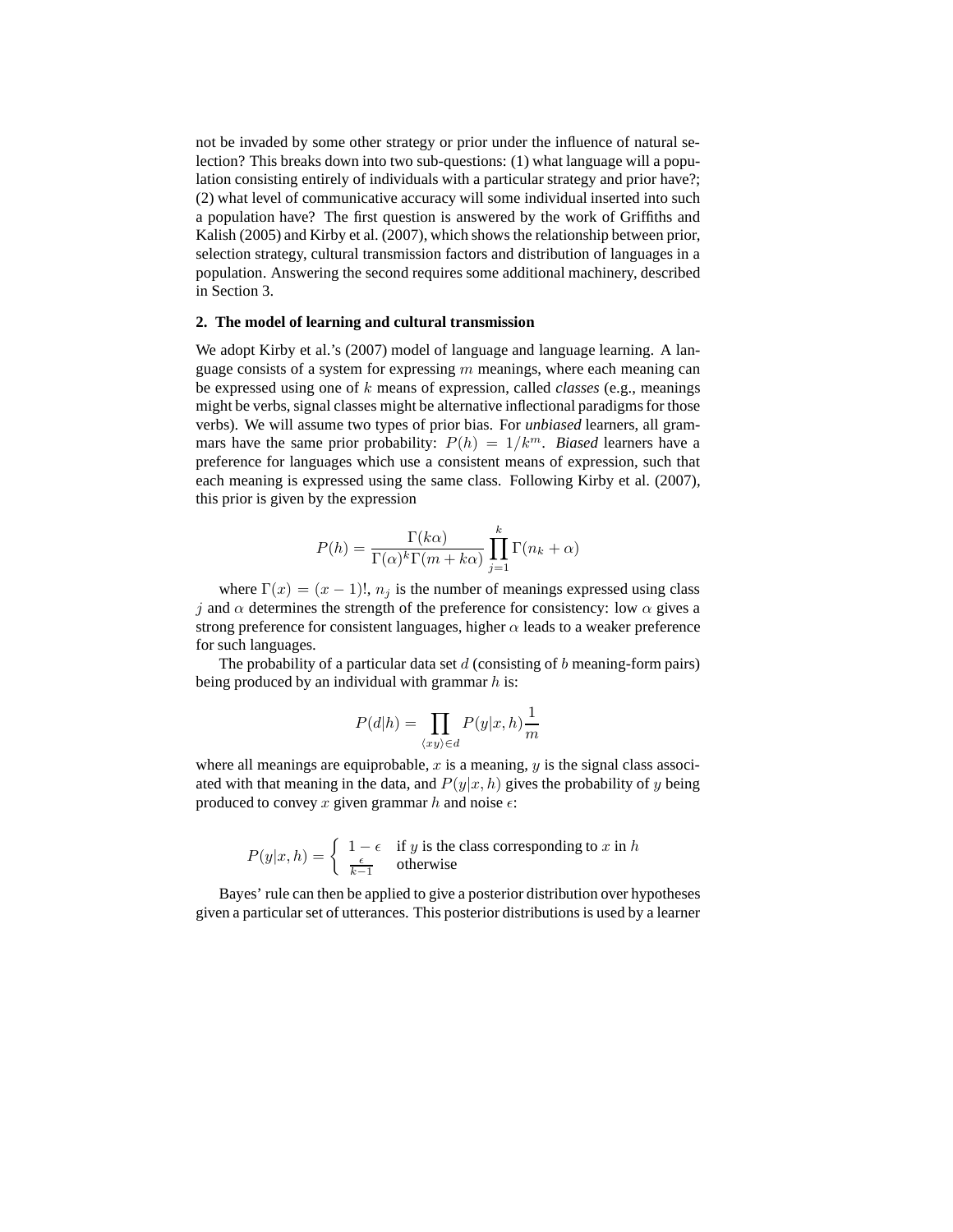to select a grammar, according to one of two strategies. Sampling learners simply select a grammar proportional to its posterior probability:  $P_L(h|d) = P(h|d)$ . Maximising learners select the grammar with the highest posterior probability:

$$
P_L(h|d) = \begin{cases} 1 & \text{if } P(h|d) > P(h'|d) \text{ for all } h' \neq h \\ 0 & \text{otherwise} \end{cases}
$$

A model of cultural transmission follows straightforwardly from this model of learning: the probability of a learner at generation n arriving at grammar  $h_n$  given exposure to data produced by grammar  $h_{n-1}$  is simply

$$
P(h_n = i | h_{n-1} = j) = \sum_{d} P_L(h_n = i | d) P(d | h_{n-1} = j)
$$

The matrix of all such transition probabilities is known as the  $Q$  matrix (Nowak, Komarova, & Niyogi, 2001): entry  $Q_{ij}$  gives the transition probability from grammar j to grammar i. As discussed in Griffiths and Kalish (2005) and Kirby et al. (2007), the stable outcome of cultural evolution (the *stationary distribution* of languages) can be calculated given this Q matrix, and is proportional to its first eigenvector. We will denote the probability of grammar  $i$  in the stationary distribution as  $Q_i^*$ .

Table 1 gives some example prior probabilities and stationary distributions, for various strengths of prior and both selection strategies. $\epsilon$  As shown in Table 1, strength of prior determines the outcome of cultural evolution for sampling learners, but is unimportant for maximising learners as long as some bias exists.

Table 1.  $P(h)$  for three grammars given various types of bias (unbiased, weak bias [ $\alpha = 40$ ], strong bias [ $\alpha = 1$ ], denoted by u, bw and bs respectively), and the frequency of those grammars in the stationary distribution for sampling and maximising learners. Grammars are given as strings of characters, with the first character giving the class used to express the first meaning and so on.

| h     | P(h)               |        |                                     | $Q^*$ , sampler |    |               | $Q^*$ , maximiser |               |        |
|-------|--------------------|--------|-------------------------------------|-----------------|----|---------------|-------------------|---------------|--------|
|       |                    | hw     | bs                                  |                 | hw | bs            |                   | hw            | bs     |
| aaa   | 0.0370             | 0.0389 | 0.1                                 | 0.0370 0.0389   |    | 0.1           | 0.0370            | 0.2499        | 0.2499 |
|       | aab $\vert 0.0370$ | 0.0370 | $0.0333$ $0.0370$ $0.0370$          |                 |    | 0.0333 0.0370 |                   | 0.0135 0.0135 |        |
| $abc$ | 0.0370             |        | $0.0361$ $0.0167$ $0.0370$ $0.0361$ |                 |    |               | $0.0167$ 0.0370   | 0.0014        | 0.0014 |

#### **3. Evaluating evolutionary stability**

In order to calculate which selection strategies and priors are evolutionarily stable we need to define a measure which determines reproductive success. We make the following assumptions: (1) a population consists of several subpopulations;

<sup>&</sup>lt;sup>c</sup>All results here are for  $m = 3$ ,  $k = 3$ ,  $k = 3$ ,  $\epsilon = 0.1$ . Qualitatively similar results are obtainable for a wide range of the parameter space.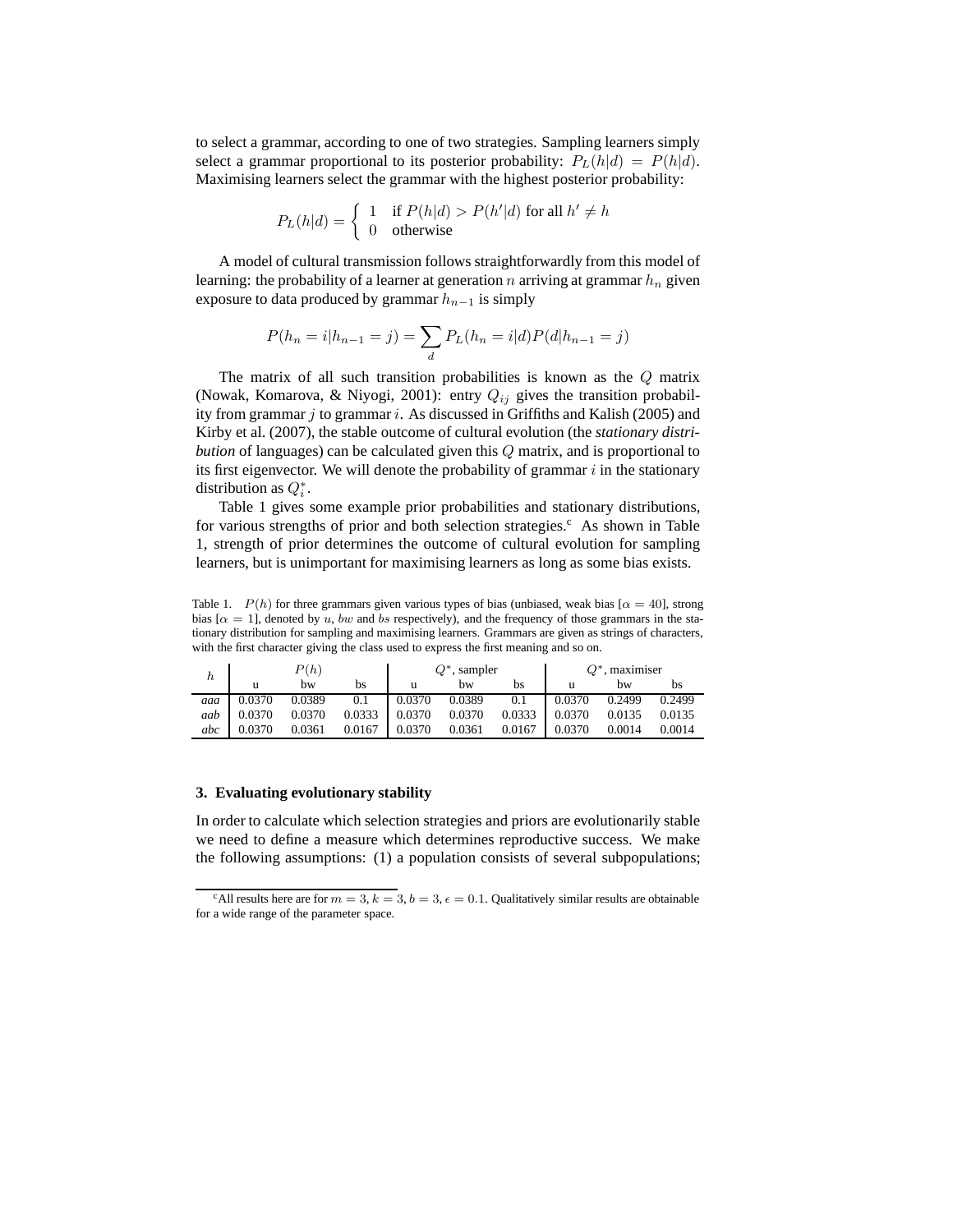(2) each subpopulation has converged on a single grammar through social learning, with the probability of each grammar being used by a subpopulation given by that grammar's probability in the stationary distribution; (3) natural selection favours learners who arrive at the same grammar as their peers in a particular subpopulation, where peers are other learners exposed to the language of the subpopulation. Given these assumptions, the communicative accuracy between two individuals  $A$  and  $B$  is given by:

$$
ca(A, B) = \sum_{h} \sum_{h'} Q_{hh'}^{A} Q_{hh'}^{B} Q_{h'}^{*}
$$

where the superscripts on  $Q$  indicates that learners  $A$  and  $B$  may have different selection strategies and priors. The *relative communicative accuracy* of a single learner A with respect to a large and homogeneous population of individuals of type B is therefore given by  $rca(A, B) = ca(A, B)/ca(B, B)$ . Where this quantity is greater than 1 the combination of selection strategy and prior (the *learning behaviour*) of individual A offers some reproductive advantage relative to the population learning behaviour, and may (through natural selection acting on genetic transmission) come to dominate the population. Where relative communicative accuracy is less than 1 learning behaviour  $\vec{A}$  will tend to be selected against, and when relative communicative accuracy is 1 both learning behaviours are equivalent and genetic drift will ensue. Following Maynard Smith and Price (1973), the conditions for evolutionary stability for a behaviour of interest, I, are therefore: (1)  $rca(J, I) < 1$  for all  $J \neq I$ ; or (2)  $rca(J, I) = 1$  for some  $J \neq I$ , but in each such case  $rca(I, J) > 1$ . The second condition covers situations where the minority behaviour  $J$  can increase by drift to the point where encounters between type  $J$  individuals become common, at which point type  $I$  individuals are positively selected for and the dominance of behaviour  $I$  is re-established.

Table 2. Relative communicative accuracy of each strategy played off against all alternatives. s denotes sampling, m maximising, bias types are as for Table 1. Cases in which the minority learning behaviour can potentially invade the population via drift are boxed. Cases where the minority learning behaviour will be positively selected for are boxed and shaded. Values are given to two decimal places unless rounding would obscure a selection gradient.

|                       |                          | Majority behaviour      |                          |                          |                         |                          |                          |  |  |  |  |
|-----------------------|--------------------------|-------------------------|--------------------------|--------------------------|-------------------------|--------------------------|--------------------------|--|--|--|--|
|                       |                          | $\langle$ s,u $\rangle$ | $\langle$ s.bw $\rangle$ | $\langle$ s,bs $\rangle$ | $\langle$ m,u $\rangle$ | $\langle$ m,bw $\rangle$ | $\langle$ m,bs $\rangle$ |  |  |  |  |
| behaviour<br>Minority | $\langle$ s,u $\rangle$  |                         | 0.9997                   | 0.81                     | 0.88                    | 0.38                     | 0.38                     |  |  |  |  |
|                       | $\langle$ s,bw $\rangle$ | 0.99998                 |                          | 0.82                     | 0.88                    | 0.38                     | 0.38                     |  |  |  |  |
|                       | $\langle$ s,bs $\rangle$ | 0.98                    | 0.99                     |                          | 0.86                    | 0.60                     | 0.60                     |  |  |  |  |
|                       | $\langle$ m,u $\rangle$  | 1.12                    | 1.12                     | 0.92                     |                         | 0.45                     | 0.45                     |  |  |  |  |
|                       | $\langle$ m,bw $\rangle$ | 1.12                    | 1.14                     | 1.39                     | 1.00                    |                          | 1.00                     |  |  |  |  |
|                       | $\langle$ m,bs $\rangle$ | 1.12                    | 1.14                     | 1.39                     | 1.00                    | 1.00                     |                          |  |  |  |  |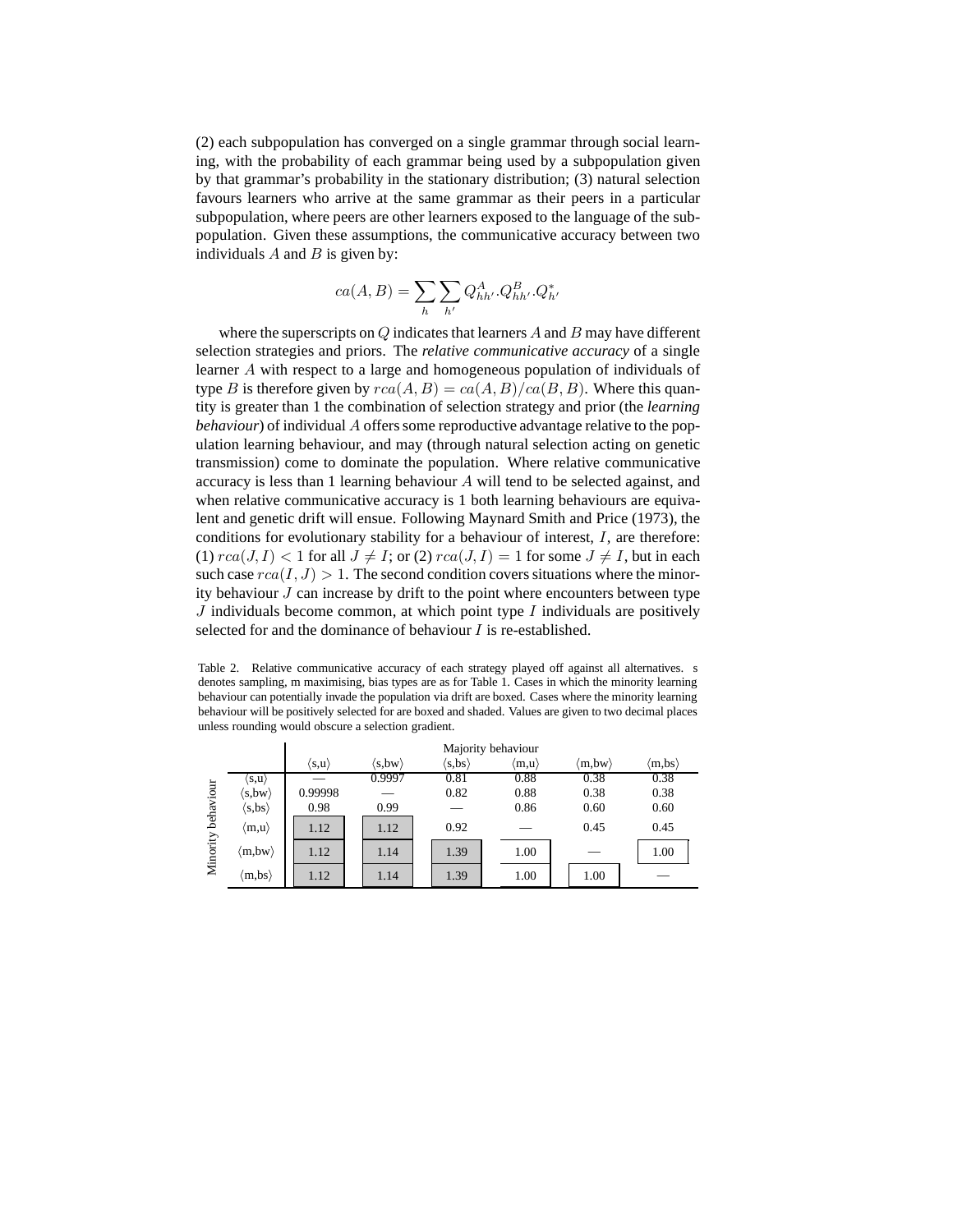Table 2 gives the relative communicative accuracies of 6 learning behaviours when played against each other: two selection strategies and three types of prior bias. Several results are apparent. Firstly, none of the sampling behaviours are evolutionarily stable: all are prone to invasion by biased maximisers, and all but the strongly biased samplers are subject to invasion by unbiased maximisers.

Secondly, abstracting away from strength of prior, maximising is an ESS: samplers entering a maximising population have low relative communicative accuracy. In other words, natural selection prefers maximisers, at least under the fitness function described above. Maximisers boost the probability that the most likely grammar will be learned, and are consequently more likely to arrive at the same grammar as some other learner exposed to the same data-generating source.

Thirdly, strength of prior is relatively unimportant. In sampling populations (where the stationary distribution is determined by strength of prior), it is best to have the same strength of prior as the rest of the population (at least given the large difference between strong and weak priors used here). If your prior is stronger than the norm, you will be less likely to learn the less common languages from the stationary distribution, if it is weaker you will be more likely to misconverge on those minority languages, which are themselves less likely to occur due to the stronger bias of the population.

The situation regarding the evolution of priors in maximising populations is slightly more complex. Strong and weak biases for maximisers turn out to be equivalent: for the parameter settings used here (and a wide range of other parameter settings)  $\alpha = 1$  and  $\alpha = 40$  generate equivalent Q matrices (and hence equivalent stationary distributions, as shown by Kirby et al., 2007). Strong and weak biases in maximising populations are therefore equivalent in terms of communicative accuracy, and can invade each other by drift: they form an evolutionarily stable set (Thomas, 1985).

In unbiased maximising populations, all levels of bias are interchangeable: all languages are equally probable, and the preference of biased learners for consistent languages is counterbalanced by their difficulty in acquiring the equally probable inconsistent languages. Unbiased maximising populations can therefore be invaded by drift by biased maximisers. However, unbiased maximisers cannot in turn invade biased maximising populations: in such populations, as can be seen in Table 1, the distribution of languages is skewed in favour of consistent languages, and it therefore pays to be biased to acquire these languages. Unbiased maximisation is therefore not an ESS, by condition 2 of the definition.

If we assume that strong prior biases have some cost, there are conditions under which only weak bias would be evolutionarily stable. There will be some high value of  $\alpha$ , which we will call  $\alpha^*$ , for which: (1) the prior is sufficiently weak that its costs relative to the unbiased strategy are low enough to allow the  $\langle m, \alpha^* \rangle$ behaviour to invade  $\langle m,u \rangle$  populations by drift; (2) the prior remains sufficiently strong that the  $\langle m,\alpha^* \rangle$  population is resistant to invasion by  $\langle m,u \rangle$ , due to the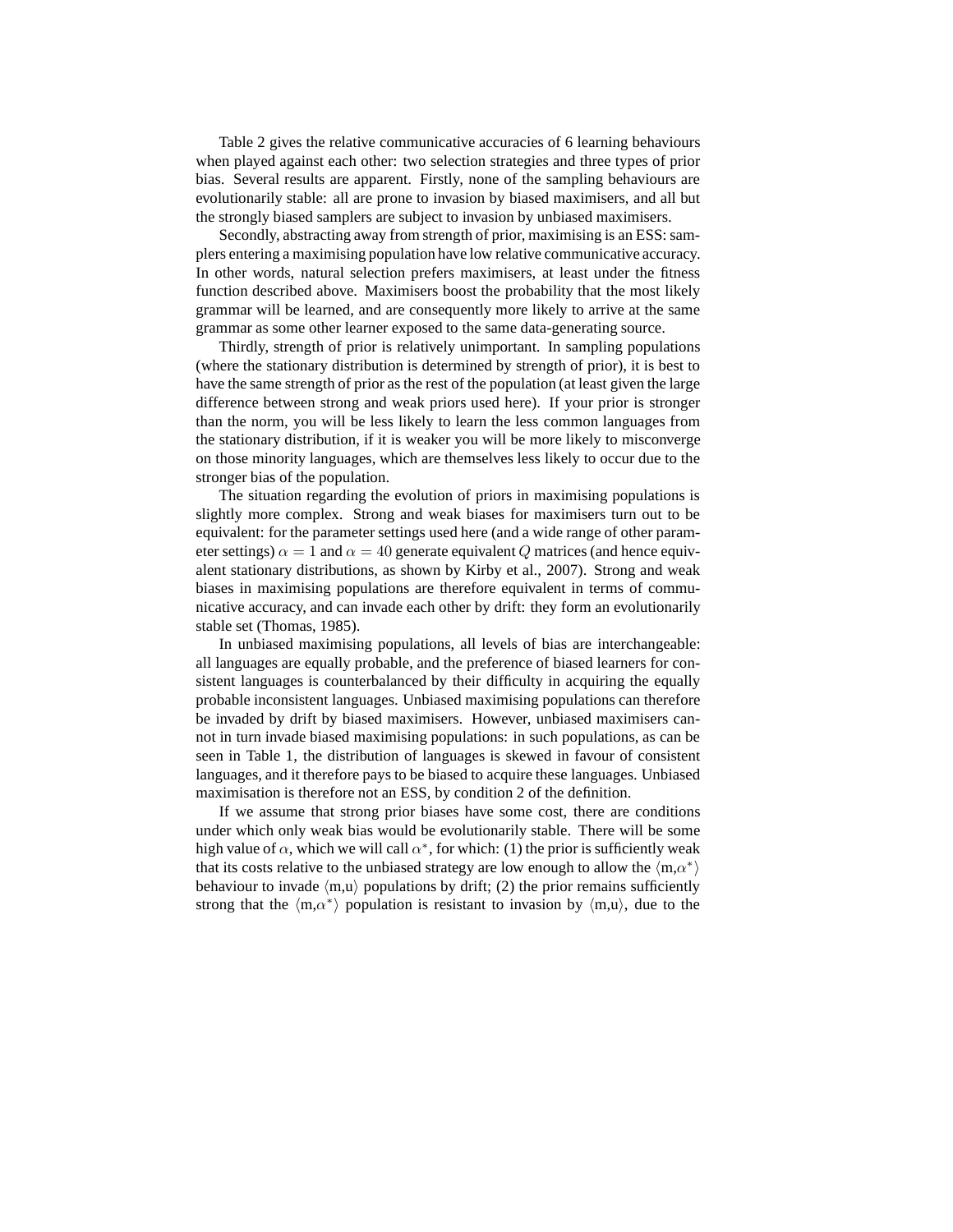selection asymmetry discussed above.

Under such a scenario,  $\langle m, \alpha^* \rangle$  becomes the sole ESS: evolution will favour maximisation and the weakest possible (but not flat) prior. The actual value of  $\alpha^*$  will depend on the cost function used. For example, if we assume that higher values of  $\alpha$  are associated with decreasing costs, but high  $\alpha$  (say  $\alpha = 100$ , which yields a Q matrix identical to that for  $\alpha = 40$  under the parameters used here) has a cost very close to that associated with a flat prior, then  $\langle m, \alpha = 100 \rangle$  becomes the sole ESS: it benefits from both low costs and a skewed stationary distribution. While a more principled cost function is desirable, the insensitivity of the stationary distribution to  $\alpha$  for maximising learners and the factorial in the expression for  $P(h)$  means we have been unable to explore sufficiently large values of  $\alpha$  under more complex treatments of cost.

#### **4. Discussion and conclusions**

The main result from this analysis of evolutionary stability is that maximising is always preferred over sampling: combining this with the findings of Griffiths and Kalish (2005) and Kirby et al. (2007), we can conclude that evolution prefers precisely those circumstances in which strength of prior bias has least effect and cultural evolution (driven by transmission factors such as the bottleneck and utterance frequency) has the greatest scope to shape the linguistic system.

The second result to highlight is that the strength of the prior is relatively unimportant from the perspective of biological evolution. In the (disfavoured) sampling strategies, it is best to have the same bias as the rest of the population. In maximising populations some bias is better than no bias, but strength of that bias is unimportant. Furthermore, if we assume that strong biases have some cost, then evolution will prefer the weakest bias possible. While this latter result runs counter to the phenomenon known as the Baldwin effect (see, e.g., Briscoe, 2000) whereby initially learned traits tend to become nativised, we note that this model is not designed to elicit the Baldwin effect — nativisation of a particular language is not allowed by our definition of prior bias, and the Baldwin effect requires that learning be costly, whereas in our model it is costless.

The model described above deals with a limited range of learning behaviours. Strength of prior, given by  $\alpha$ , is a continuous parameter and amenable to a more fine-grained analysis. Similarly, the dichotomy between sampling and maximising can be recast into a continuum by a means suggested in Kirby et al. (2007): if  $\tilde{P_L}(h|d)$  is proportional to  $[P(d|h)P(h)]^r$ , then a range of strategies lie between sampling (given by  $r = 1$ ) and maximising (infinitely large r). Preliminary analysis of this much larger space yields results broadly similar to those presented here: higher values of r are preferred, and  $\alpha$  exhibits large-scale neutrality in populations with any maximising tendency (Smith & Kirby, in preparation). The general picture remains that natural selection for communication favours those conditions where cultural transmission factors plays a significant role in shaping language,